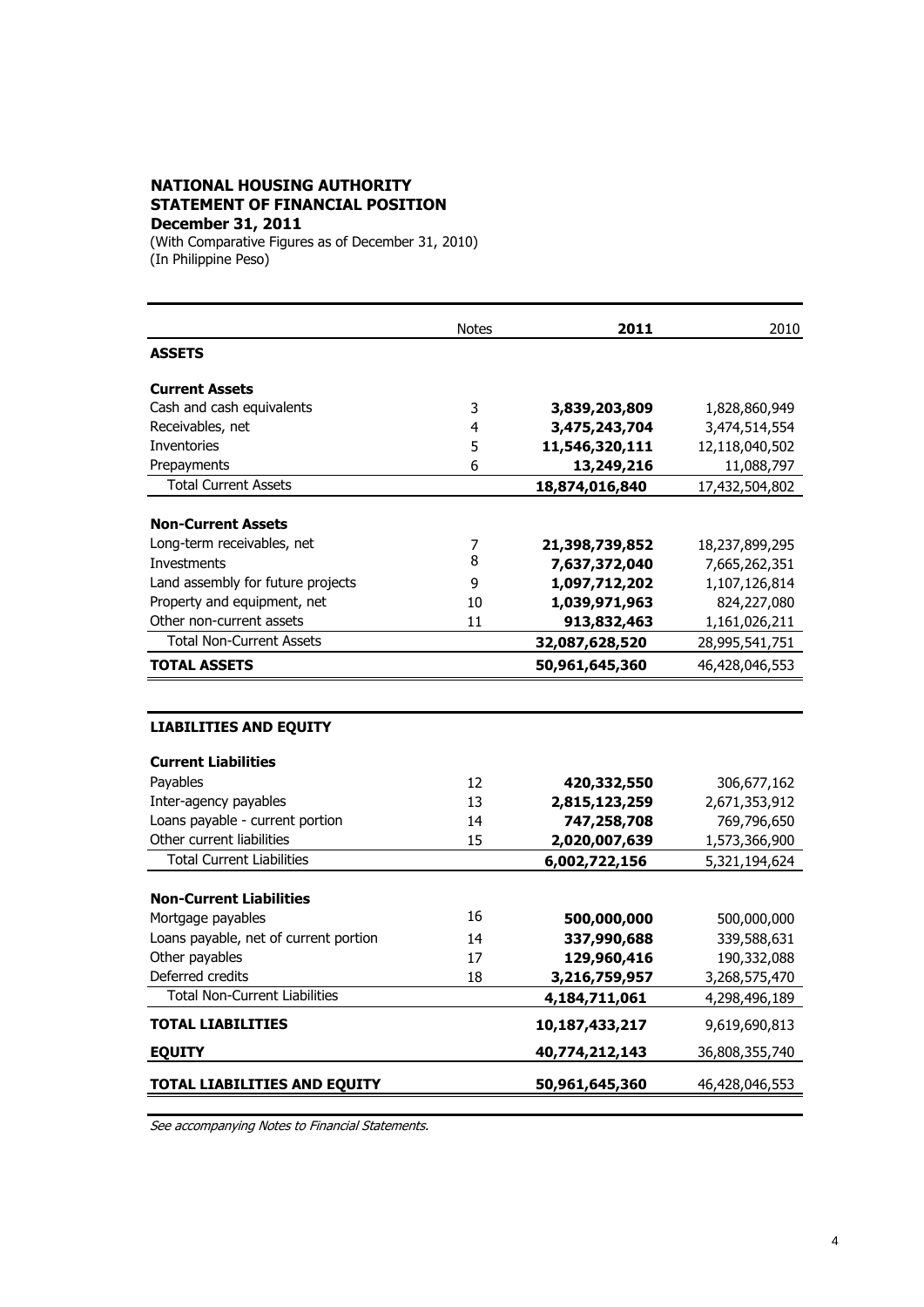## **NATIONAL HOUSING AUTHORITY STATEMENT OF COMPREHENSIVE INCOME For the Year Ended December 31, 2011**

(With Comparative Figures for the Year Ended December 31, 2010) (In Philippine Peso)

|                                                 | Note | 2011          | 2010          |
|-------------------------------------------------|------|---------------|---------------|
| <b>INCOME</b>                                   |      |               |               |
| Subsidy income from the National Government     | 21   | 5,146,695,000 | 3,500,000,045 |
| General income                                  |      |               |               |
| <b>Business income</b>                          |      | 849,821,298   | 903,249,007   |
| Service income                                  |      | 237,137,749   | 245,866,437   |
| Permits and licenses                            |      | 251,225       | 194,623       |
| Gross Income                                    |      | 6,233,905,272 | 4,649,310,112 |
| <b>EXPENSES</b>                                 |      |               |               |
| <b>Personal Services</b>                        |      |               |               |
| Salaries and wages                              |      | 396,551,304   | 366,141,440   |
| Other compensation                              |      | 215,254,149   | 203,833,982   |
| Personnel benefits contribution                 |      | 55,722,826    | 51,820,980    |
| Other personnel benefits                        |      | 30,748,091    | 21,224,825    |
|                                                 |      | 698,276,370   | 643,021,227   |
| <b>Maintenance and Other Operating Expenses</b> |      |               |               |
| Subsidy to other funds                          |      | 971,350,941   | 860,766,998   |
| Rewards and other claims                        |      | 111,749,000   | 165,283,280   |
| Professional services                           |      | 92,658,396    | 116,236,745   |
| Utility expenses                                |      | 32,636,012    | 36,745,455    |
| Supplies and materials expenses                 |      | 24,122,468    | 22,923,407    |
| Taxes, insurance premiums and other fees        |      | 21,559,069    | 24,677,333    |
| Depreciation                                    |      | 19,411,489    | 16,168,785    |
| Repairs and maintenance                         |      | 10,578,766    | 11,325,533    |
| Traveling expenses                              |      | 9,252,510     | 9,529,094     |
| Bad debts                                       |      | 8,240,238     | 6,604,043     |
| Communication expenses                          |      | 5,512,619     | 6,534,842     |
| Representation expenses                         |      | 4,637,138     | 6,119,523     |
| Rent expense                                    |      | 3,931,335     | 20,013,464    |
| Printing and advertising expenses               |      | 2,280,597     | 3,623,126     |
| Training and scholarship expenses               |      | 1,548,056     | 2,867,928     |
| Extraordinary and miscellaneous expenses        |      | 666,729       | 3,131,171     |
| Other maintenance and operating expenses        |      | 30,859,830    | 51,153,200    |
|                                                 |      | 1,350,995,193 | 1,363,703,927 |
| <b>Financial Expenses</b>                       |      | 492,367       | 512,658       |
| <b>Total Expenses</b>                           |      | 2,049,763,930 | 2,007,237,812 |
|                                                 |      |               |               |
| <b>Income from operations</b>                   |      | 4,184,141,342 | 2,642,072,300 |
| Interest income                                 |      | 36,690,251    | 24,635,421    |
| <b>NET PROFIT</b>                               |      | 4,220,831,593 | 2,666,707,721 |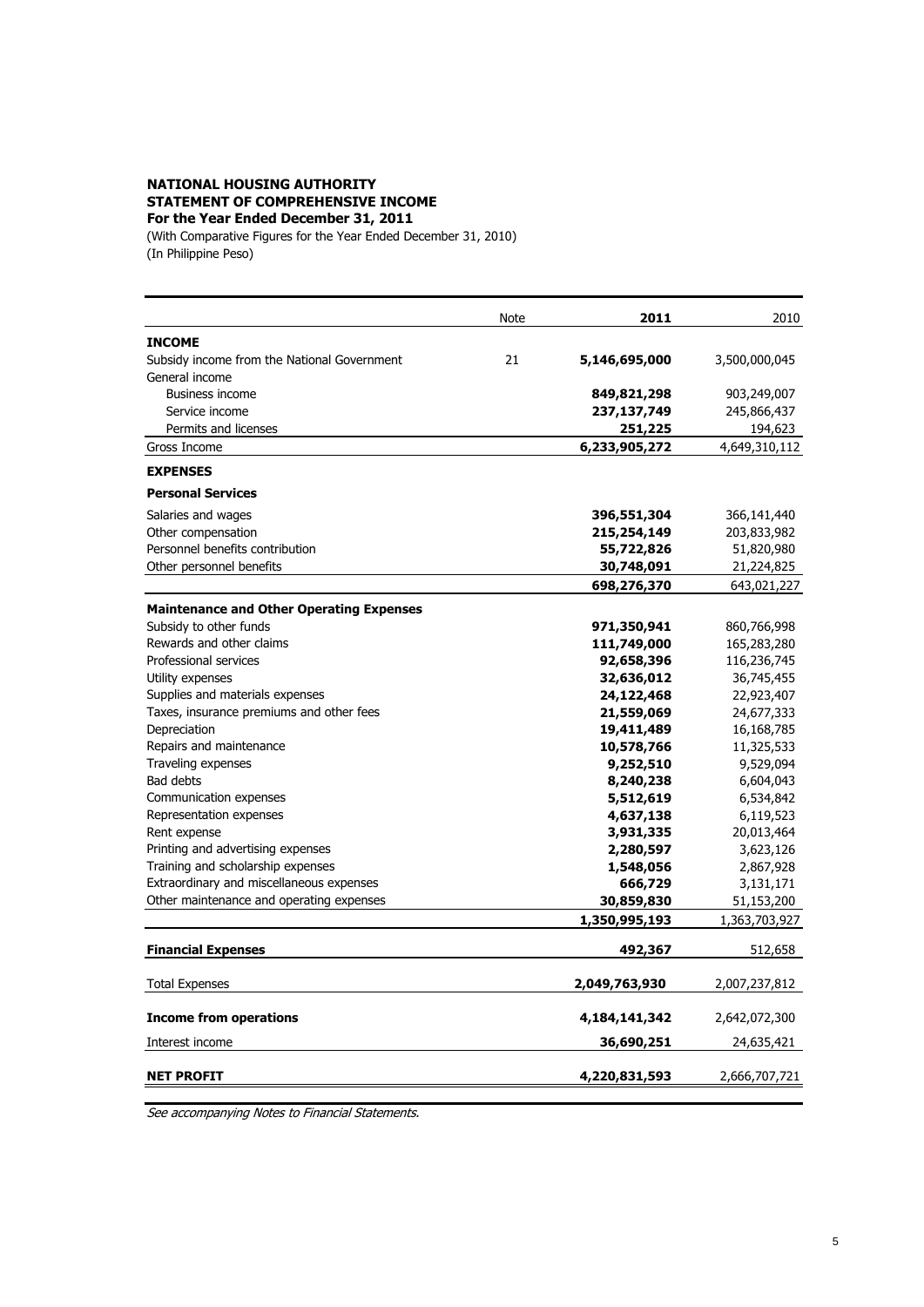## **NATIONAL HOUSING AUTHORITY STATEMENT OF CHANGES IN EQUITY For the Year Ended December 31, 2011**

(With Comparative Figures for the Year Ended December 31, 2010) (In Philippine Peso)

|                                   | <b>Notes</b> | 2011              | 2010           |
|-----------------------------------|--------------|-------------------|----------------|
| <b>CAPITAL STOCK</b>              | 19           |                   |                |
| Balance at beginning of the year  |              | 2,893,406,770     | 2,893,406,770  |
| Additions/deductions              |              |                   |                |
| Balance at end of the year        |              | 2,893,406,770     | 2,893,406,770  |
| <b>MISCELLANEOUS CAPITAL</b>      | 20           |                   |                |
| Balance at beginning of the year  |              | 9,394,889,986     | 3,277,016,671  |
| Turned-over properties            |              | 242,724,323       |                |
| Donated lots                      |              |                   | 108,200        |
| Joint Venture Project             |              |                   | 6,127,219,012  |
| Adjustments                       |              | (36,377)          | (9,453,897)    |
| Balance at end of the year        |              | 9,637,577,932     | 9,394,889,986  |
| <b>RETAINED EARNINGS</b>          |              |                   |                |
| Balance at beginning of the year  |              | 24,520,058,984    | 22,206,583,097 |
| Adjustment in CY 2010 dividends   |              | 2,394,109         |                |
| Net profit for the year           |              | 4,220,831,593     | 2,666,707,721  |
| Correction of prior years' errors | 22           | (473, 338, 960)   | (333,798,366)  |
| Dividends for the year            |              | (26,718,285)      | (19, 433, 468) |
| Balance at end of the year        |              | 28, 243, 227, 441 | 24,520,058,984 |
| <b>EQUITY</b>                     |              | 40,774,212,143    | 36,808,355,740 |